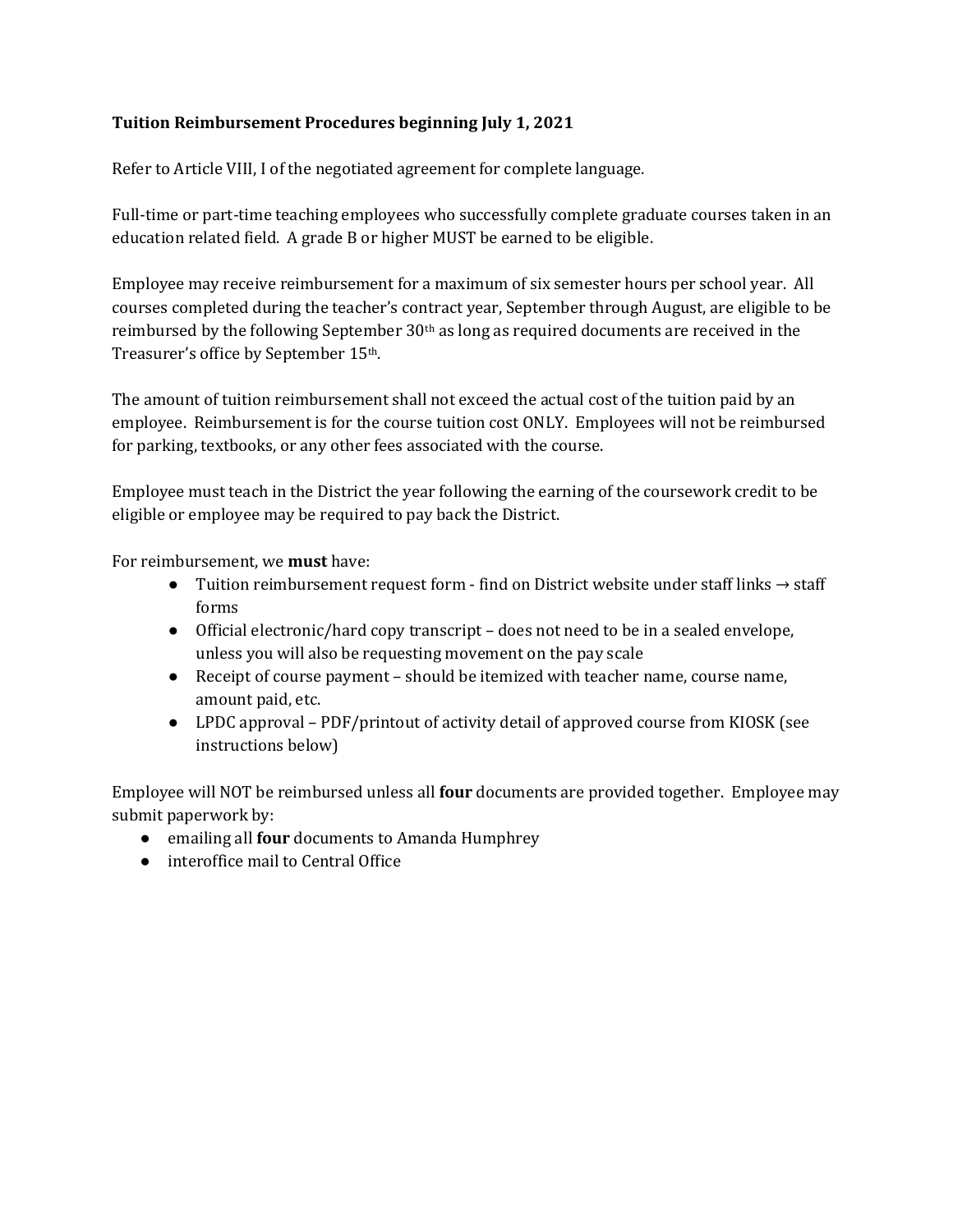To obtain PDF/printout of APPROVED activity detail in KIOSK: -be sure you are in the IPDP module -click on activity list in left menu:



Scroll to "Activities Already Approved" and click the magnifying glass for the course you would like to submit for tuition reimbursement.